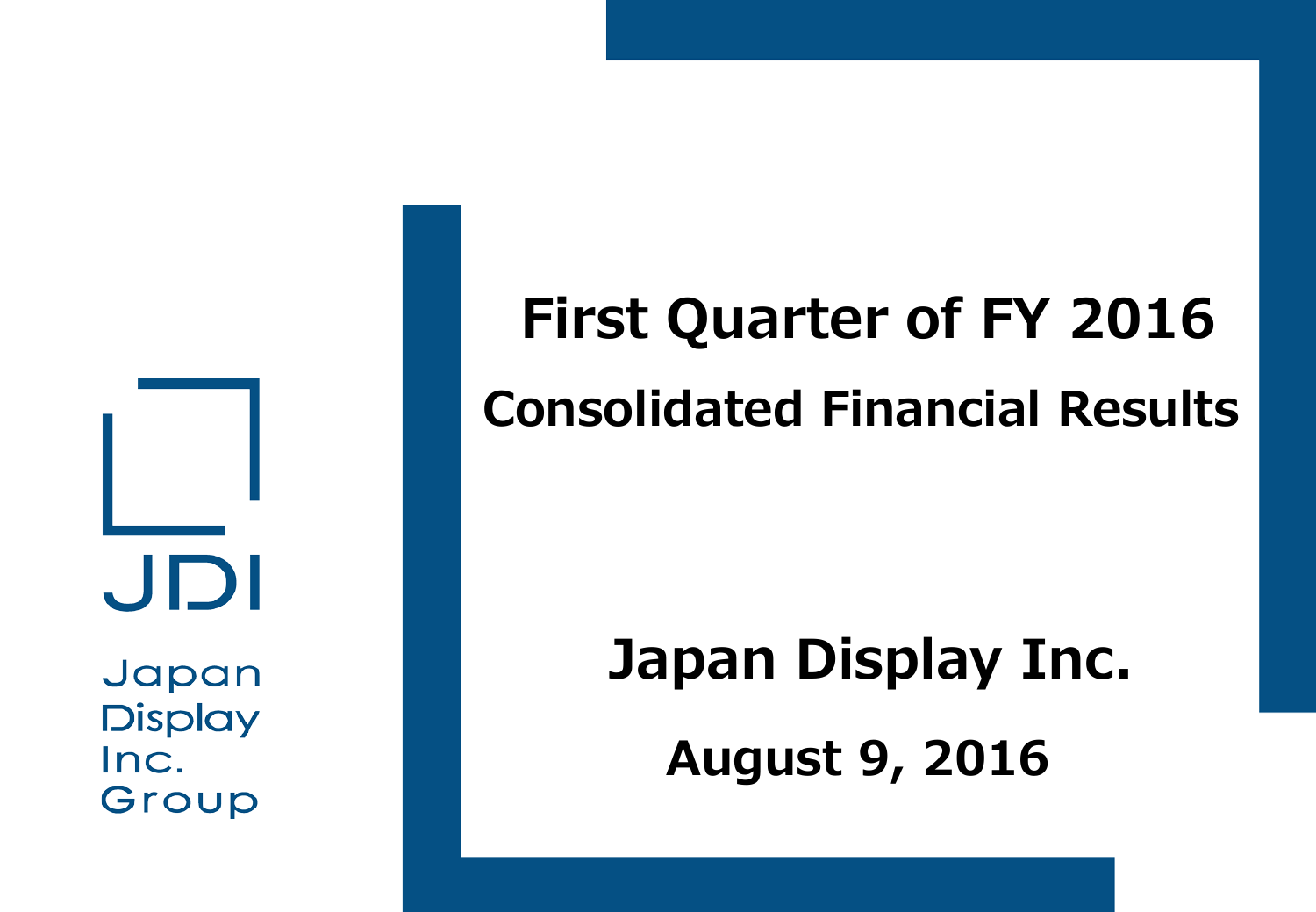# **1. 1Q16 Results & 2Q16 Forecast**

# **2. Sales Trends and JDI's Action**

# **3. Management Challenges**

**Note:**

The depreciation costs noted in this document include amortization of goodwill and non-operating depreciation. The R&D costs noted in this document are the total of the amounts included in costs of goods sold and SG&A.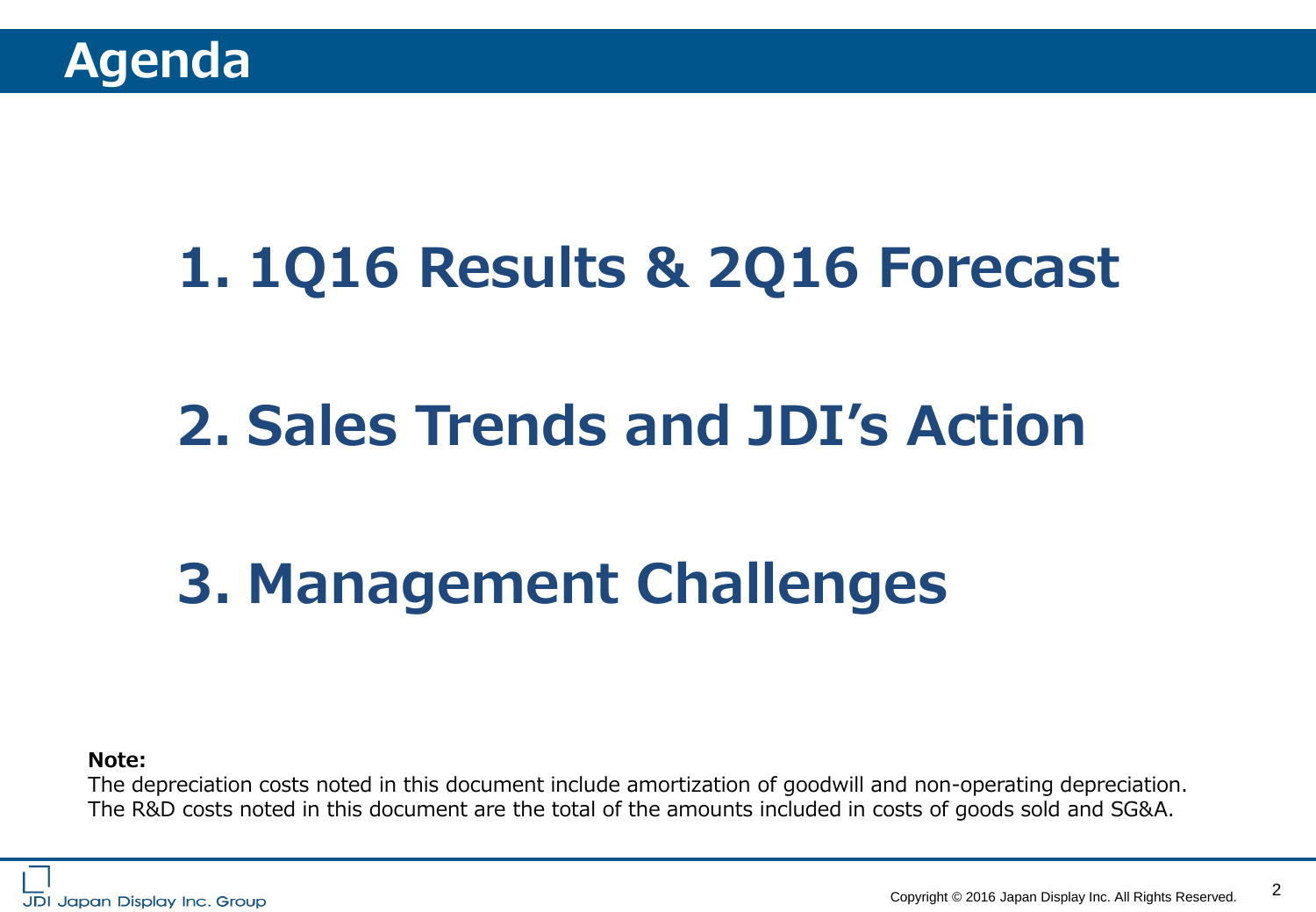# **1Q16 Results & 2Q16 Forecast**

# **Keiichi Yoshida Chief Financial Officer**

3 Copyright © 2016 Japan Display Inc. All Rights Reserved.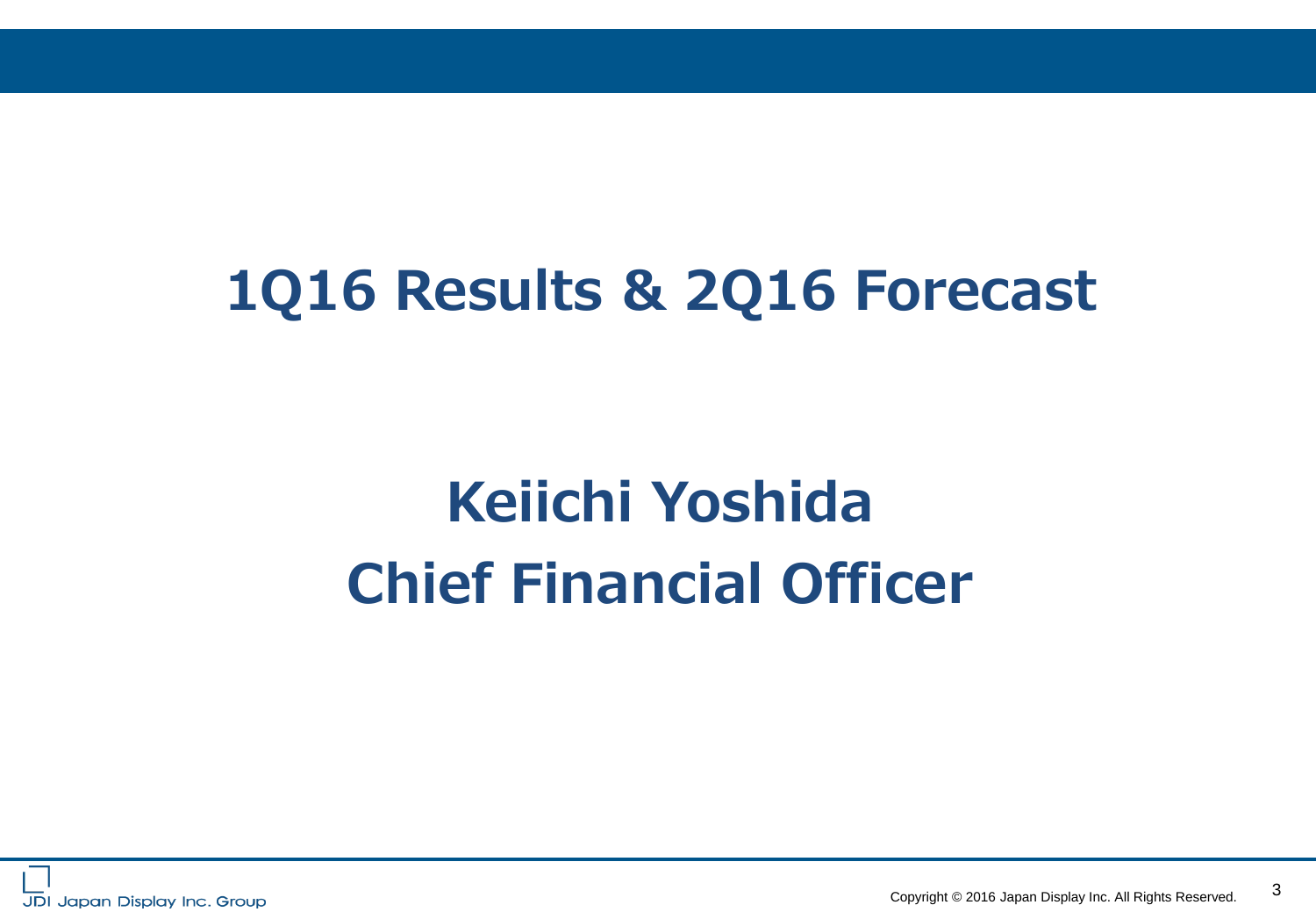### **1Q-FY16 Topics**

- Shipments lower than May 12 forecast & drop in China ASP, changes to US/Euro product mix etc. results in sales & operating income below forecast.
- Big sales drop YoY but mgmt reforms / structural refoms from FY15 minimized operating income decline.
- Non-op expense: Forex loss of ¥6.7bn.
- Development of Flexible OLED mass mfg on schedule.

(Billion Yen)

|                  | <b>Net</b> | <b>Operating</b> | <b>Ordinary</b> | <b>Net</b>     | Dep. & | R&D     | <b>FX</b> rate |
|------------------|------------|------------------|-----------------|----------------|--------|---------|----------------|
|                  | sales      | income           | income          | income         | Amort. | expense | (Y/US\$)       |
| $1Q-FY16(A)$     | 174.3      | (3.4)            | (14.2)          | (11.8)         | 20.0   | 3.4     | 108.0          |
| $1Q-FY16(F)$     | 195.0      | 1.0              | $\blacksquare$  | $\blacksquare$ | 21.3   | 4.7     | 110.0          |
| $1Q$ -FY15 $(A)$ | 246.1      | 2.2              | (0.1)           | (0.5)          | 20.3   | 6.1     | 121.4          |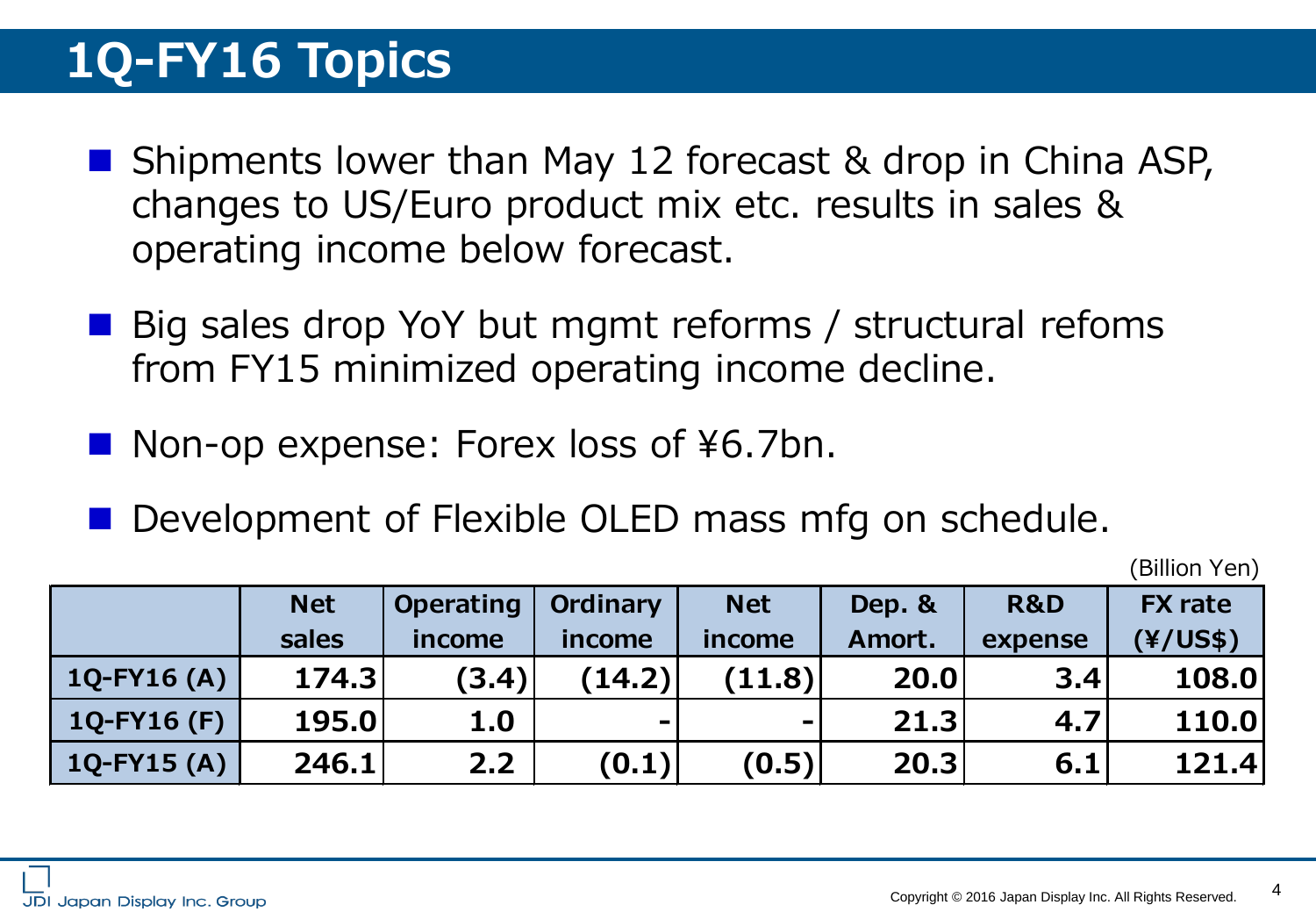# **Operating Results**

|                             |         |            |          |          |          |          | Billion yen) |
|-----------------------------|---------|------------|----------|----------|----------|----------|--------------|
|                             | Q1-FY16 | $Q1$ -FY15 | YoY Chg. |          | Q4-FY15  | QoQ Chg. |              |
| Net sales                   | 174.3   | 246.1      | (71.8)   | $-29.2%$ | 176.3    | (2.0)    | $-1.1%$      |
| Cost of sales               | 165.9   | 228.3      | (62.4)   |          | 168.1    | (2.2)    |              |
| Gross profit                | 8.4     | 17.9       | (9.5)    | $-53.0%$ | 8.2      | $+0.2$   | $+2.4%$      |
|                             | 4.8%    | 7.3%       |          |          | 4.7%     |          |              |
| SG&A                        | 11.8    | 15.6       | (3.8)    |          | 15.4     | (3.6)    |              |
| Operating income            | (3.4)   | 2.2        | (5.6)    |          | (7.2)    | $+3.8$   |              |
|                             | $-2.0%$ | 0.9%       |          |          | $-4.1%$  |          |              |
| Non-operating profit (loss) | (10.8)  | (2.4)      | (8.4)    |          | (15.6)   | $+4.8$   |              |
| Ordinary income             | (14.2)  | (0.1)      | (14.1)   |          | (22.8)   | $+8.6$   |              |
|                             | $-8.2%$ | 0.0%       |          |          | $-12.9%$ |          |              |
| Extraordinary income (loss) | (1.6)   | 0.0        | (1.6)    |          | (13.9)   | $+12.3$  |              |
| Income (loss) before tax    | (15.8)  | (0.1)      | (15.7)   |          | (36.8)   | $+21.0$  |              |
|                             | $-9.1%$ | 0.0%       |          |          | $-20.9%$ |          |              |
| Net income (loss)           | (11.8)  | (0.5)      | (11.3)   |          | (36.3)   | $+24.5$  |              |
|                             | $-6.8%$ | $-0.2%$    |          |          | $-20.6%$ |          |              |
| <b>EBITDA</b>               | 15.0    | 22.5       | (7.5)    | $-33.4%$ | 9.9      | $+5.1$   | $+52.0%$     |
|                             | 8.6%    | 9.1%       |          |          | 5.6%     |          |              |
| Avg. FX rate (JPY/USD)      | 108.0   | 121.4      |          |          | 115.4    |          |              |
| Q-End FX rate (JPY/USD)     | 102.9   | 122.5      |          |          | 112.7    |          |              |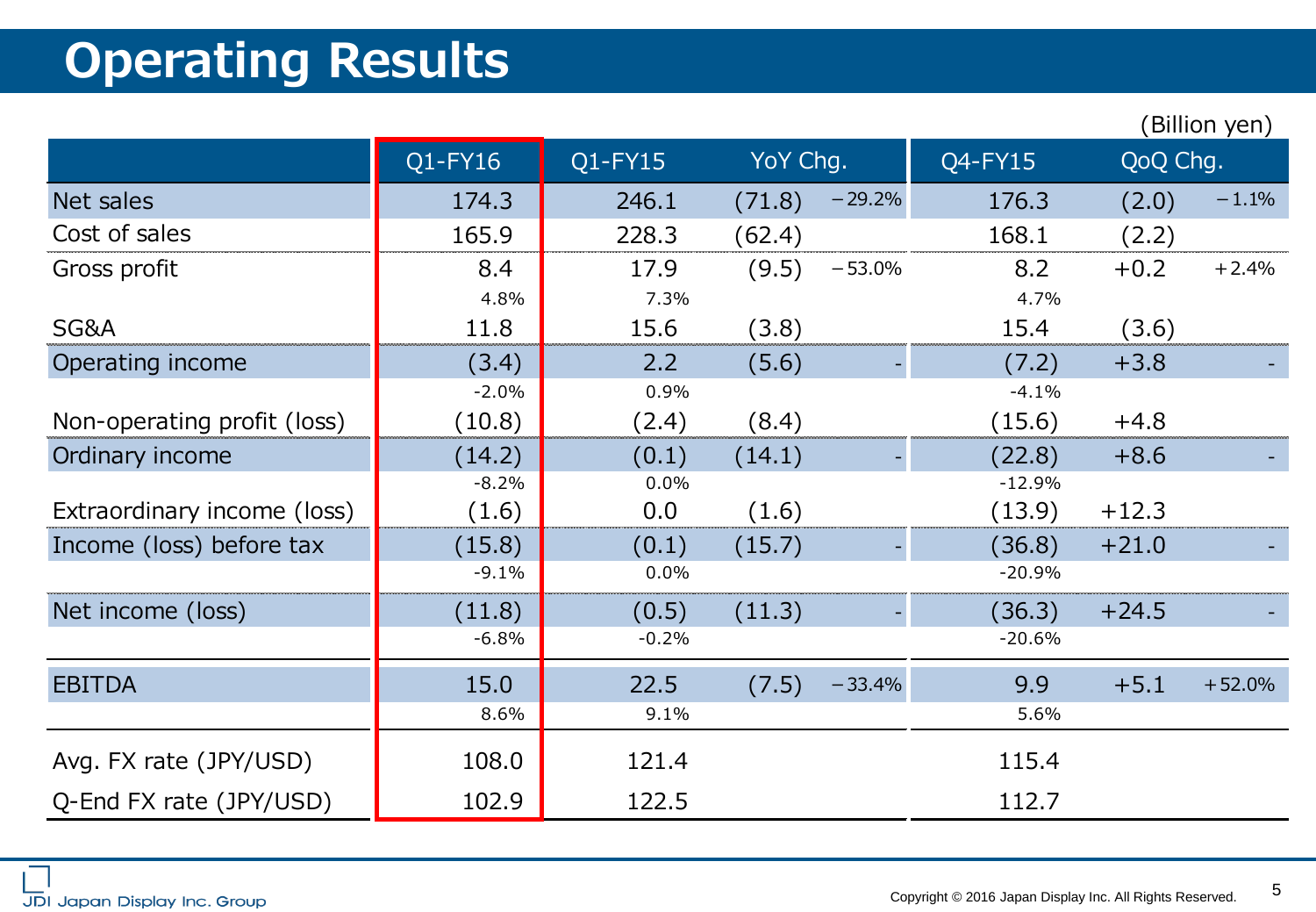### **Operating Profit Change Factors**

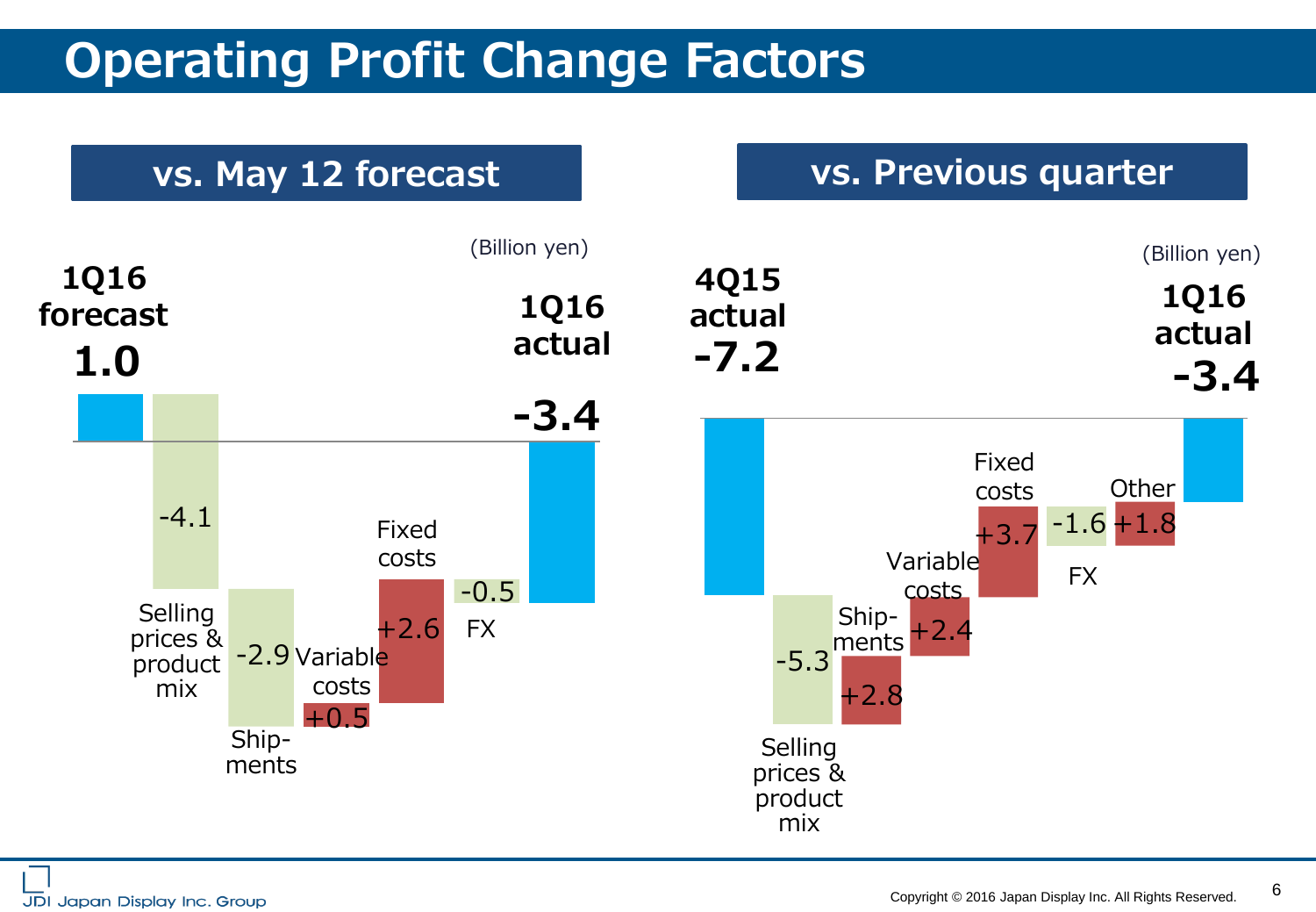#### **Balance Sheet**

|                               |                | (Billion yen) |  |
|-------------------------------|----------------|---------------|--|
|                               | 6/2016         | 3/2016        |  |
| Cash and deposits             | 63.6           | 55.1          |  |
| <b>Accounts receivable</b>    | 115.2          | 80.7          |  |
| Other receivables             | 49.8           | 57.1          |  |
| Inventories                   | 114.1<br>108.3 |               |  |
| <b>Others</b>                 | 27.3           | 15.8          |  |
| Total current assets          | 364.2          | 322.8         |  |
| Non-current assets            | 519.1          | 491.0         |  |
| <b>Total assets</b>           | 883.3          | 813.9         |  |
| Accounts payable              | 144.5          | 138.1         |  |
| Interest-bearing debt         | 98.0           | 77.3          |  |
| Advance payments              | 191.9          | 131.9         |  |
| Other liabilities             | 100.0          | 101.3         |  |
| <b>Total liabilities</b>      | 534.4          | 448.6         |  |
| Total net assets              | 348.9          | 365.2         |  |
| Shareholders' equity ratio    | 39.2%          | 44.6%         |  |
| Net debt to equity ratio      | 34.4           | 22.2          |  |
| Merchandise and finished good | 20             | 28            |  |
| Work in process               | 26             | 21            |  |
| Raw materials and supplies    | 10             | 10            |  |
| Days in inventory             | 56             | 58            |  |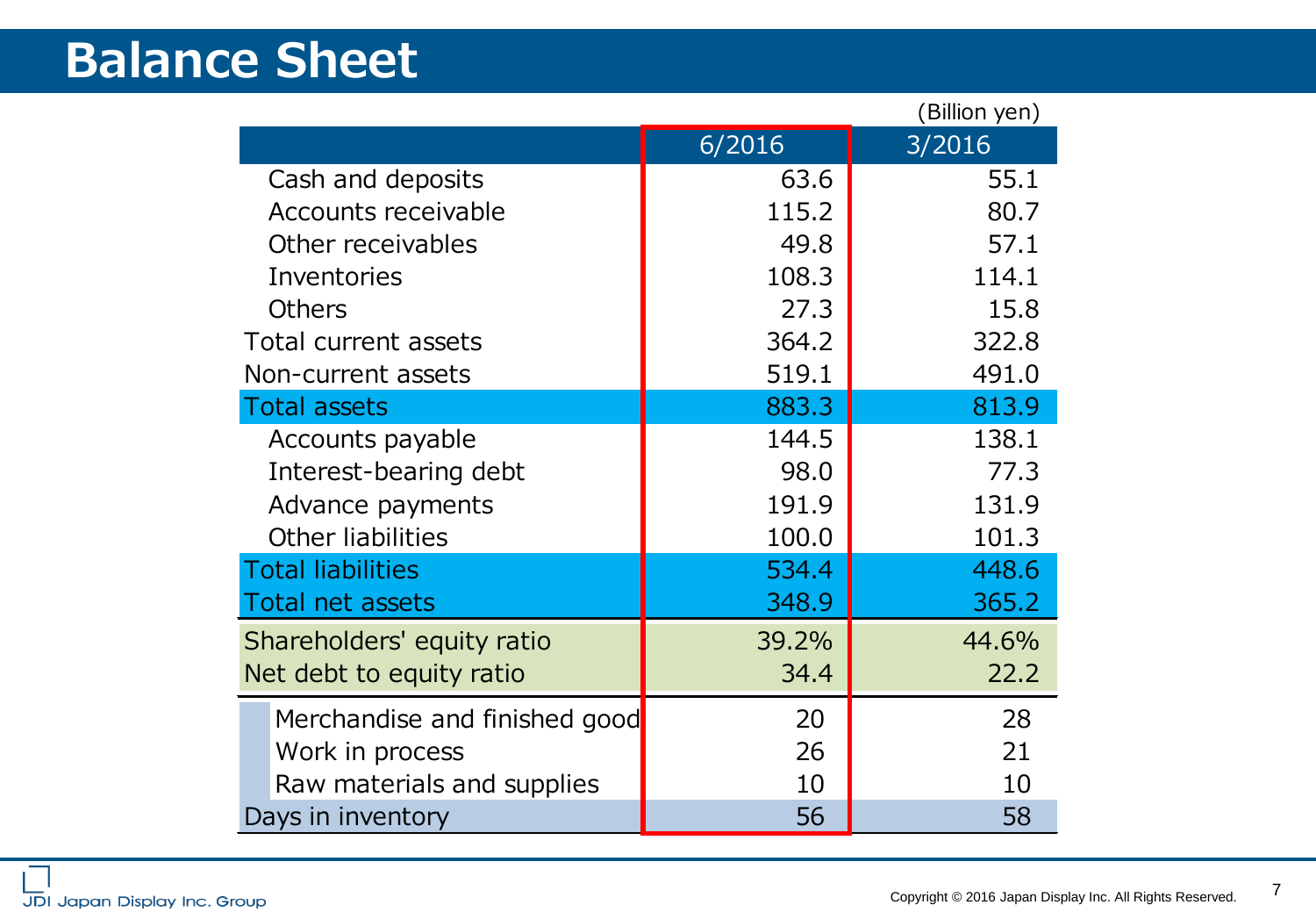|                                        |         |         | (UIIIUIT yur          |
|----------------------------------------|---------|---------|-----------------------|
|                                        | Q1-FY16 | Q1-FY15 | Increase/<br>Decrease |
| Income before income taxes             | (15.8)  | (0.1)   | (15.7)                |
| Depreciation and amortization          | 20.0    | 20.3    | (0.3)                 |
| Working capital $(1)$                  | (26.4)  | (7.0)   | (19.4)                |
| Advance receipts                       | 60.0    | 7.4     | 52.6                  |
| Other                                  | (4.7)   | (10.3)  | 5.6                   |
| Cash flow from operating activities    | 33.1    | 10.3    | 22.8                  |
| Acquisitions of property and equipment | (42.2)  | (32.5)  | (9.7)                 |
| Other                                  | 0.5     | 1.8     | (1.3)                 |
| Cash flow from investing activities    | (41.7)  | (30.7)  | (11.0)                |
| Cash flow from financing activities    | 20.5    | (8.9)   | 29.4                  |
| Ending balance, cash and equivalents   | 63.6    | 66.4    | (2.8)                 |
| Free cash flow <sup>(2)</sup>          | (8.5)   | (20.4)  | 11.9                  |

(1) Working capital = Accounts receivable + Inventories + Accounts payable + Other receivables

 $(2)$  Free cash flow = Cash flow from operating activities + Cash flow from investing activities

 $(Rillion  $van$ )$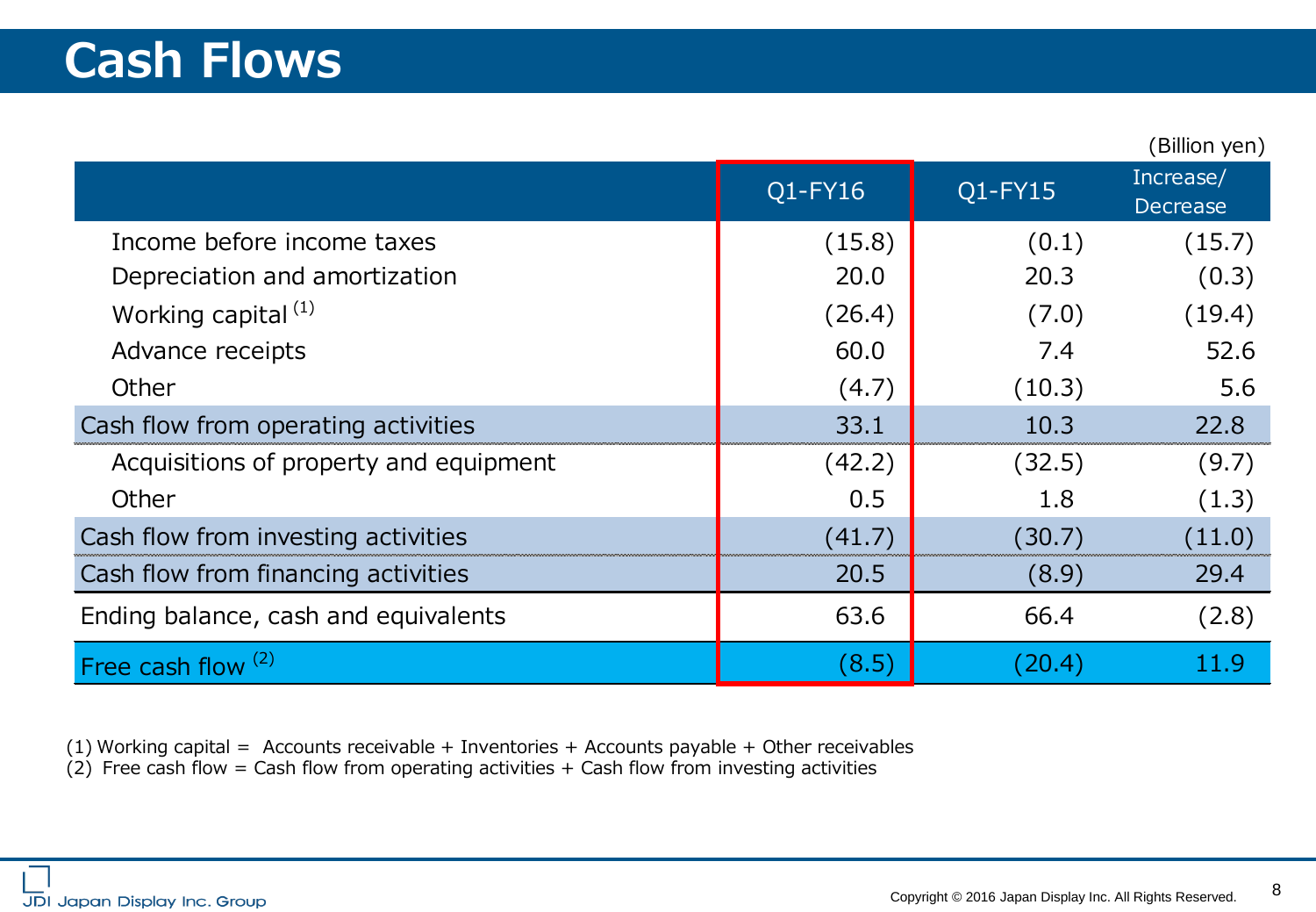### **FY16-2Q Financial Forecast**

| 2Q-FY16<br>Forecast | • Sales: 20% decline YoY but expect approx. 20%<br>increase QoQ to ¥210bn with help from new product<br>intros. |
|---------------------|-----------------------------------------------------------------------------------------------------------------|
|                     | • Product mix & strong yen impacts plus higher<br>expenses, but forecast op. income of ¥1bn in black.           |

|                  |            |                  |                 |                |        |                | (Billion Yen)  |
|------------------|------------|------------------|-----------------|----------------|--------|----------------|----------------|
|                  | <b>Net</b> | <b>Operating</b> | <b>Ordinary</b> | <b>Net</b>     | Dep. & | <b>R&amp;D</b> | <b>FX</b> rate |
|                  | sales      | income           | income          | income         | Amort. | expense        | (Y/US\$)       |
| 2Q-FY16 (F)      | 210.0      | 1.0              | $\sim$          | $\blacksquare$ | 21.0   | 4.6            | 105.0          |
| $1Q$ -FY16 $(A)$ | 174.3      | (3.4)            | (14.2)          | (11.8)         | 20.0   | 3.4            | 108.0          |
| $2Q$ -FY15 $(A)$ | 261.7      | 8.3              | 1.8             | 0.1            | 20.2   | 6.5            | 122.3          |

※2Q-FY16 forex impact per ¥1 movement against \$US1 = ¥300mn operating income/quarter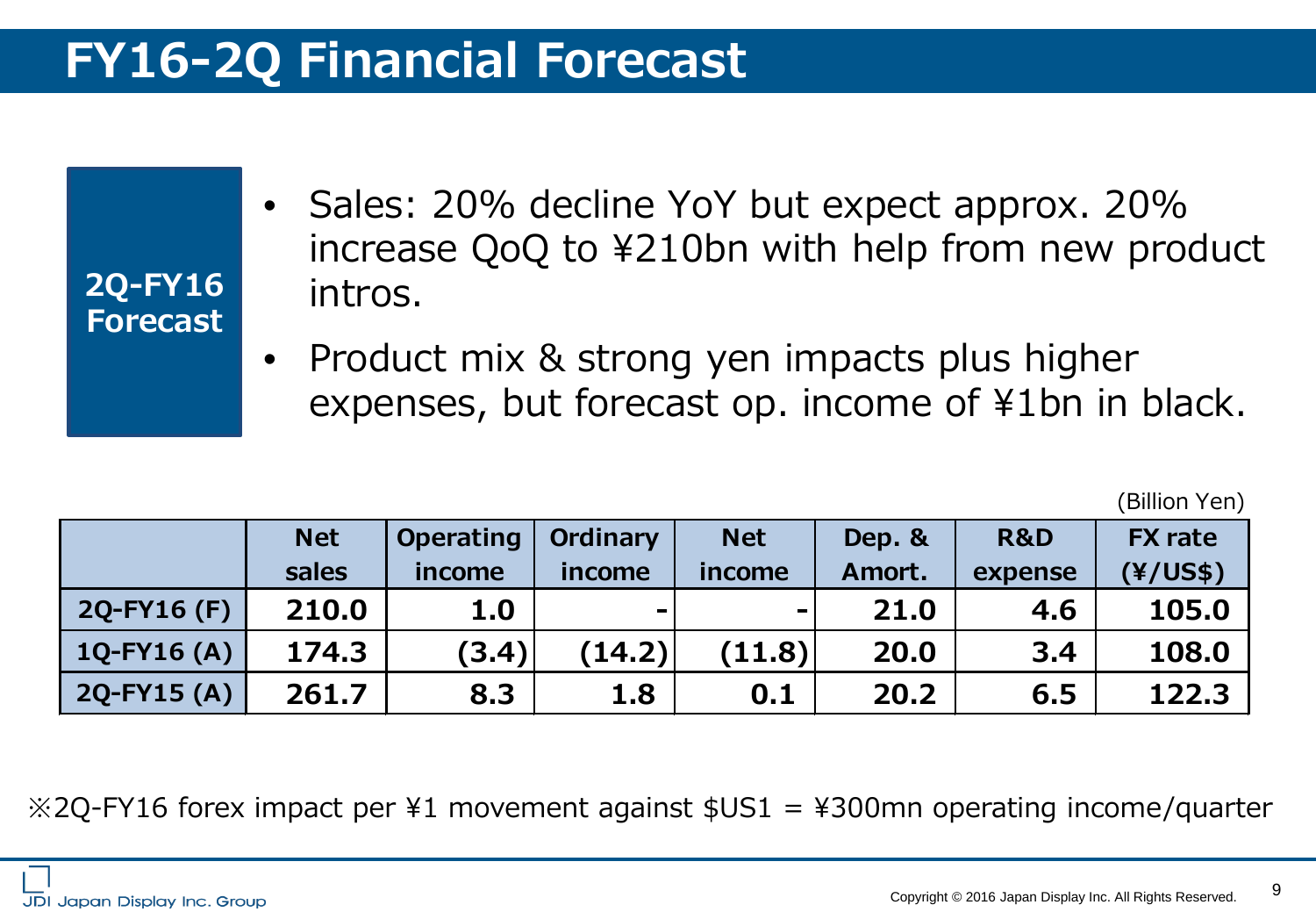# **Sales Trends and JDI's Action**

# **Shuji Aruga President & Chief Operating Officer**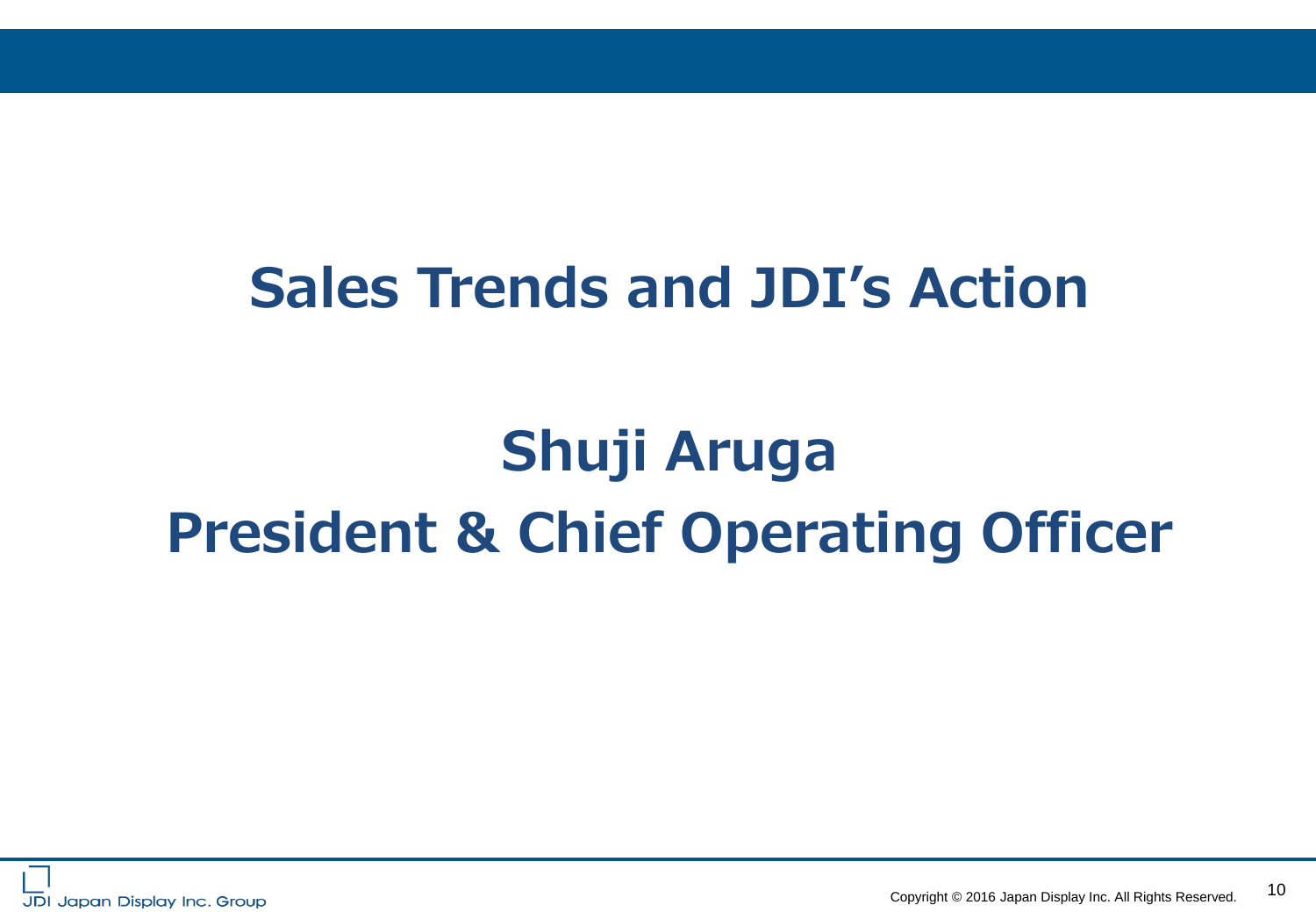### **Quarterly Sales by Product Category and Region**



- 1Q16 sales: Sales to China increased (esp. Full-HD) but US/Euro and other region sales fell; total sales flat QoQ.
- 2Q16 sales: Higher sales to US/Euro backed by launch of new products; flat sales to China.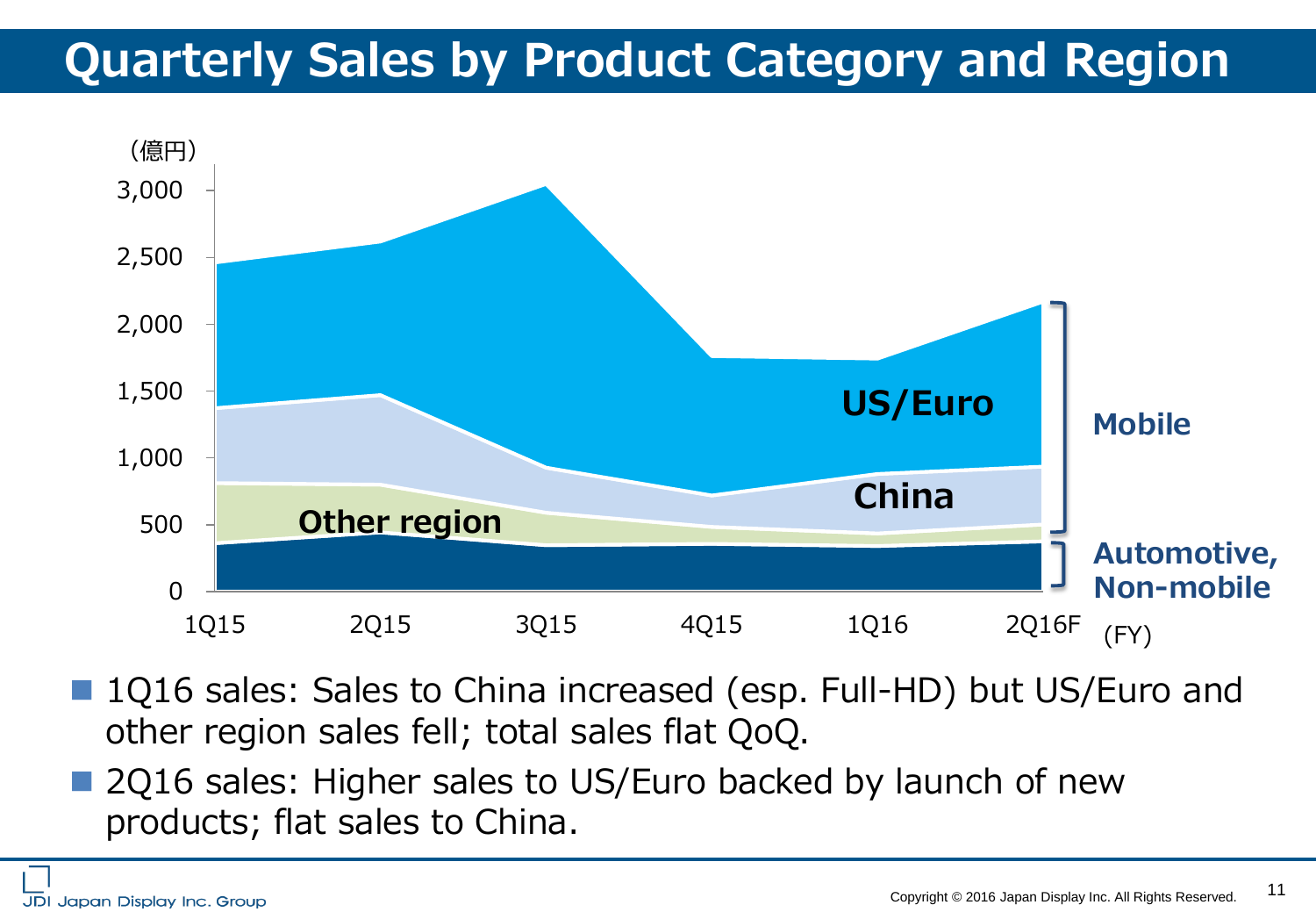### **Sales Trend Outlook**



 3Q: Forecast higher sales on seasonal increase, China share recovery & expanded distribution channels.

Automotive & Non-Mobile to grow steadily; FY16 Automotive goal: Y100bn.

■ Pixel Eyes<sup>™</sup> sales: Reached 85% of China & Asia sales for smartphones.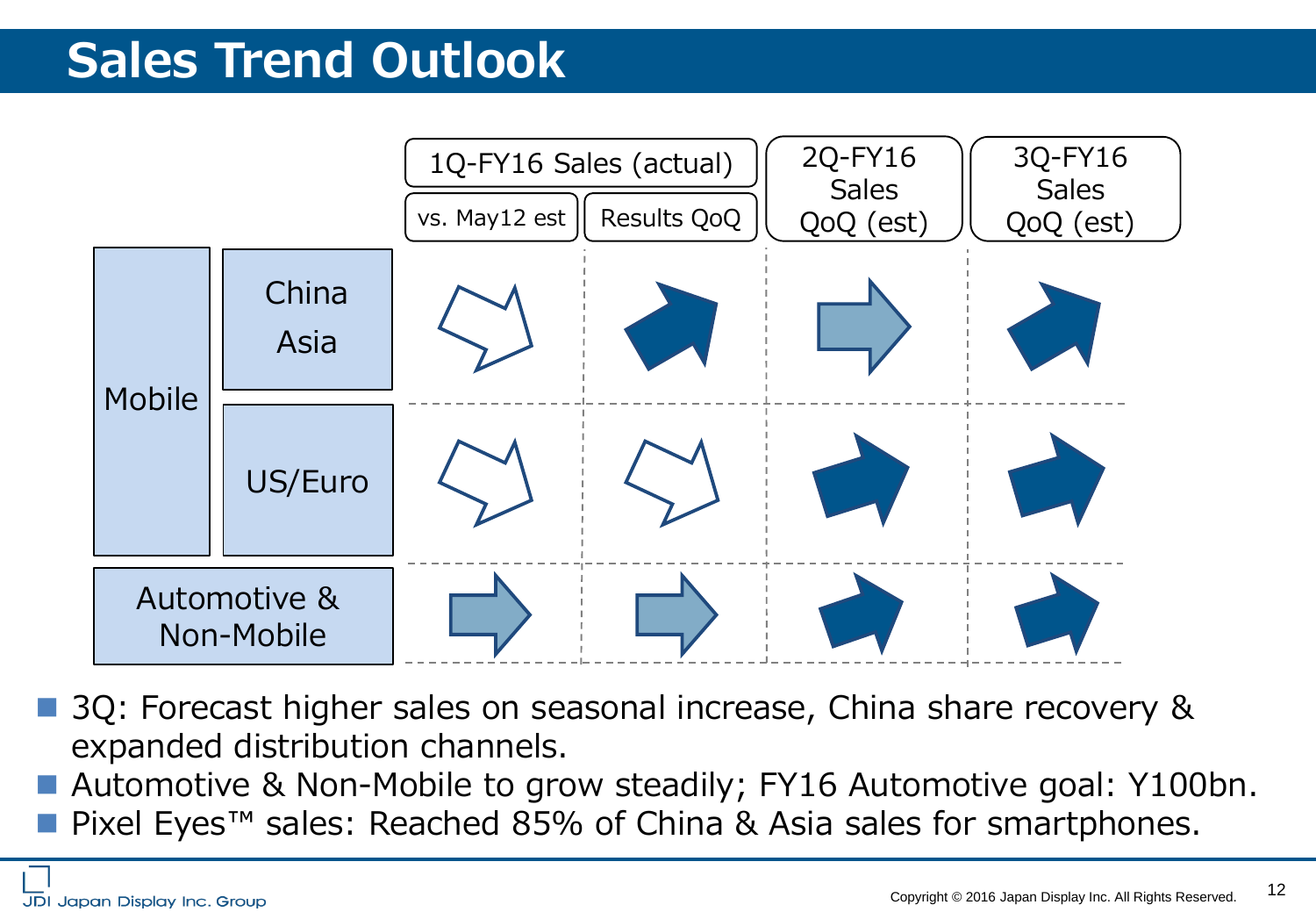### **Review of 1Q; 2Q and Beyond**

**Leveraging technology capabilities & expanded sales channels in response to squeeze by OLED & rising China-related makers**

| <b>Review of 1Q</b>                                                         | <b>Actions in 2Q and beyond</b>                                                                                                                                                                                      |  |  |
|-----------------------------------------------------------------------------|----------------------------------------------------------------------------------------------------------------------------------------------------------------------------------------------------------------------|--|--|
| • OLED penetration in<br>premium price<br>smartphone market                 | Develop thin LCD<br>Accelerate market intro of XO<br>displays                                                                                                                                                        |  |  |
| • Rise of Chinese LCD<br>makers brings greater<br>Full-HD price competition | Strengthen competitiveness in<br>➤<br>China mkt by expanding sales<br>channels<br>Faster expansion of ratio of<br>$\blacktriangleright$<br>Non-mobile business<br>(13.3" 4K2K display shipments<br>start in 4Q-FY16) |  |  |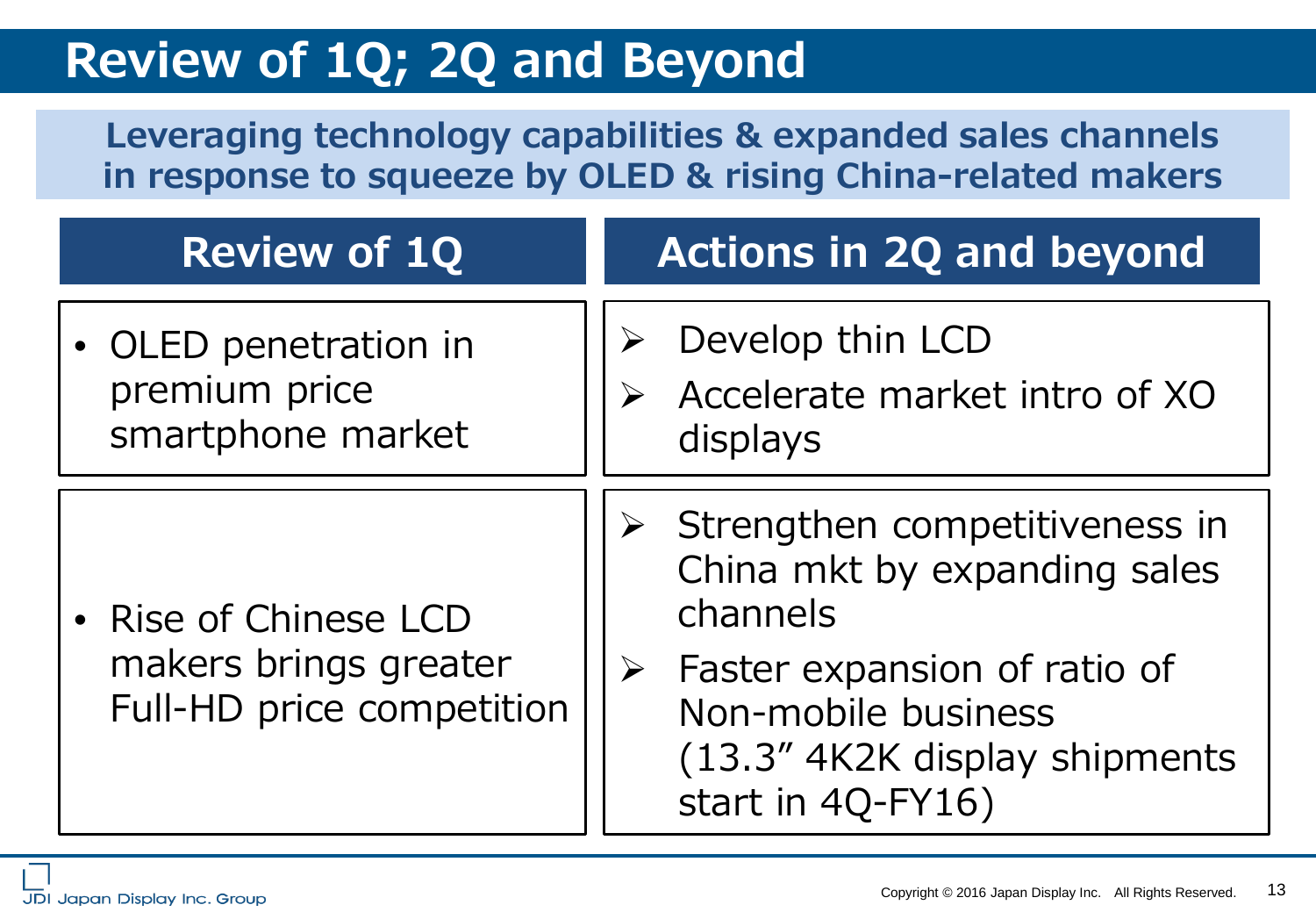### **Winning Product Roadmap**

#### **Accelerate launch of "XO display"**

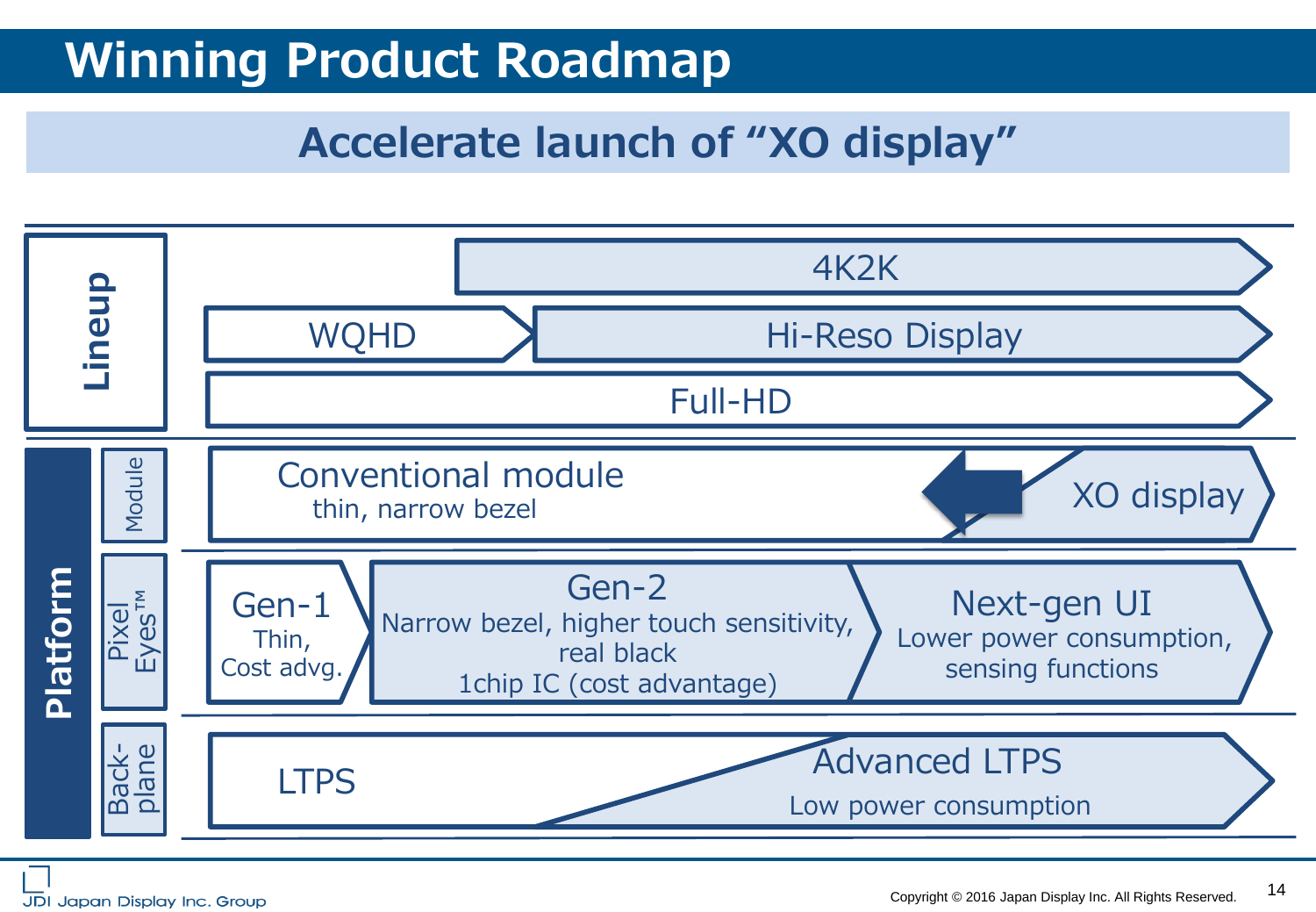### **Flexible OLED Development Update**

- Side-by-side 5.5-in Real FHD (400ppi) Advanced-LTPS flexible OLED sampling ready
- Setup of OLED pilot line designed for mass mfg in Mobara G6 fab on schedule
- FY18-1H: Planned start of mass mfg.

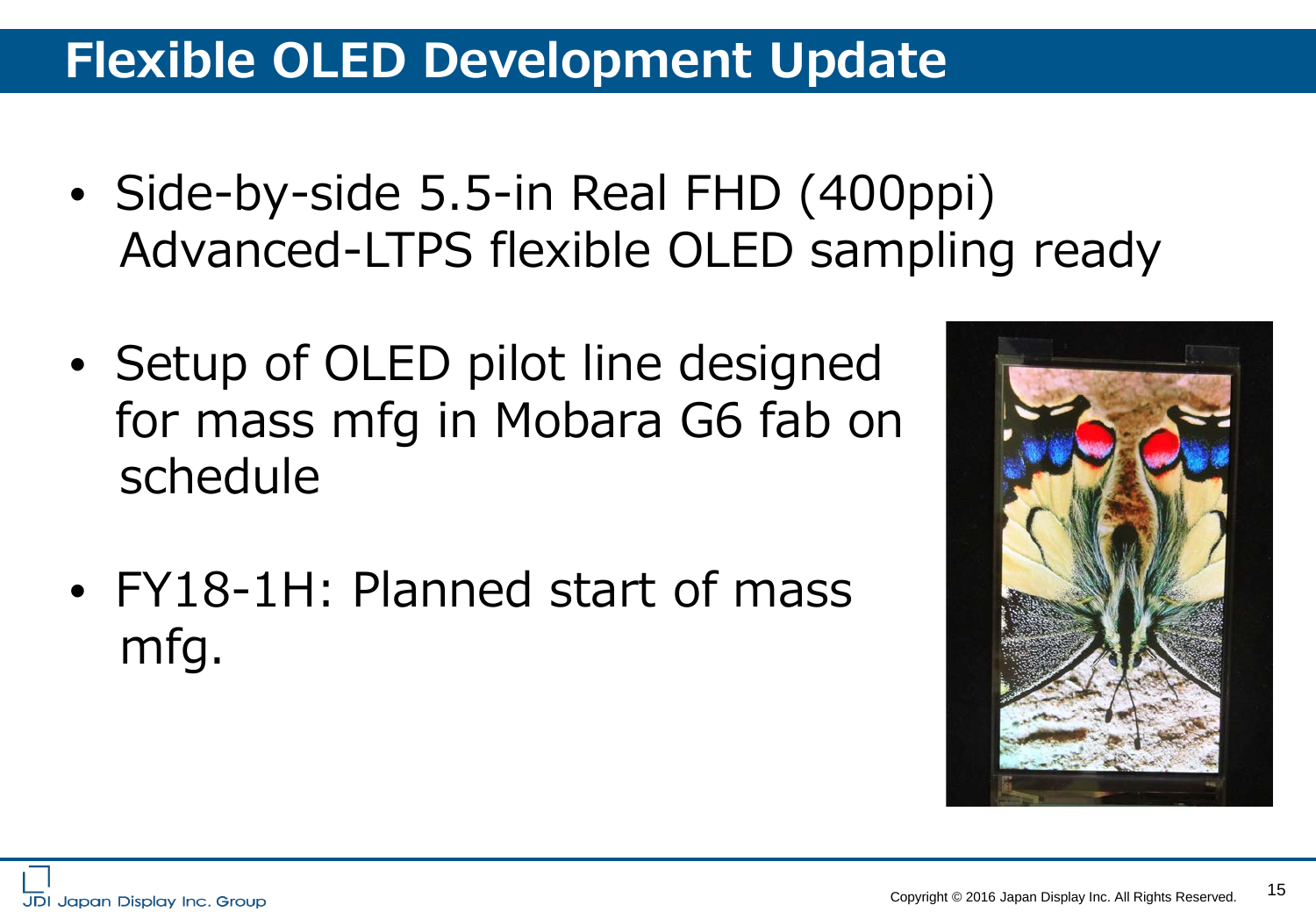# **Management Challenges**

# **Mitsuru Homma Chairman and Chief Executive Officer**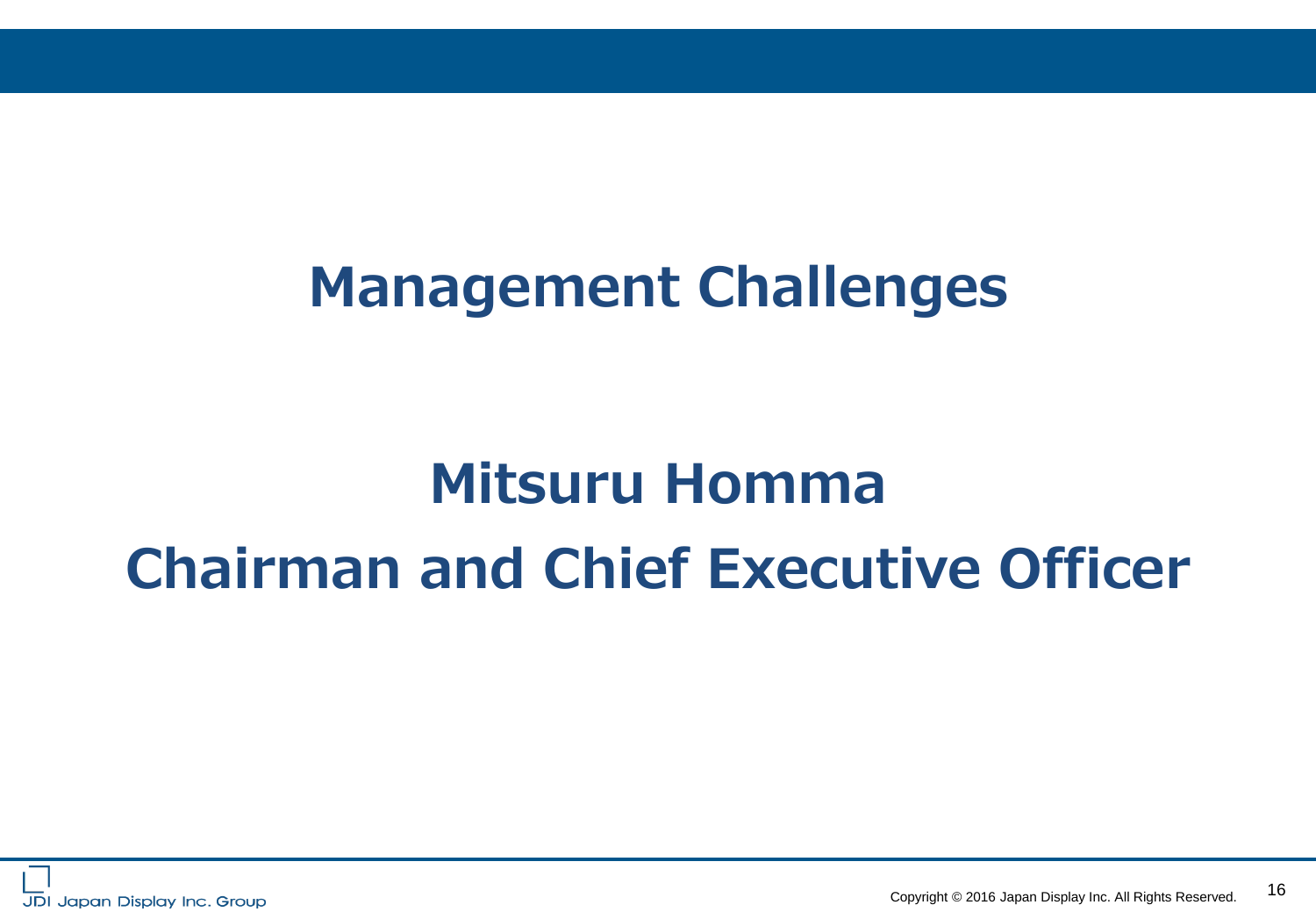### **Management Challenges**

|                                                                 | <b>Challenges</b>                                                                                                            | <b>Actions</b>                                                                                                                                                                                                                                                           |  |  |  |
|-----------------------------------------------------------------|------------------------------------------------------------------------------------------------------------------------------|--------------------------------------------------------------------------------------------------------------------------------------------------------------------------------------------------------------------------------------------------------------------------|--|--|--|
| Structural<br>reform                                            | Reduction in fixed costs<br>¥15.5bn restructuring<br>cost & ¥42bn projected<br>benefit over 3 years for<br>structural reform | ·Structural reform early retirement completed<br>. Front-end mfg.: Partial closure of Higashiura in Apr.<br>2016, closure of Mobara G4.5 in Dec. 2016<br>. Back-end mfg.: Site consolidation in progress<br>$=$ >Negotiation of sale of 1 site done, another<br>underway |  |  |  |
| Yen<br>appreciation                                             | Increased forex losses                                                                                                       | · Better manage/strengthen total company forex<br>risk controls.                                                                                                                                                                                                         |  |  |  |
| Sales recovery<br>& improved<br>marginal profit                 | Due to lower customer<br>demand, mkt share &<br>prices, sales and<br>marginal profit to shrink<br>in 4Q15 & 1Q16             | . New products intros in US/EUR from Aug. & share<br>recovery in China from $3Q \Rightarrow$ sales recovery trend.<br>. Aiming for improved marginal profit ratio based on<br>faster mkt intro of XO display, 4K2K etc. high-value<br>added products & greater cost mgmt |  |  |  |
| Accelerated<br><b>business</b><br>restructuring                 | Overemphasis on Mobile<br>increases earnings<br>volatility                                                                   | . Accelerate growth ratio of Non-mobile biz.<br>. Accelerate sales expansion for auto, note PCs, VR.                                                                                                                                                                     |  |  |  |
| Fund acquisition<br>for investment<br>in OLED &<br>unique tech. | Large capex needed for<br>mass mfg.                                                                                          | .OLED development on track.<br>. Careful discussions from a medium/long- term<br>view with customers & a major shareholder over<br>funding of capex in unique technologies/OLED.                                                                                         |  |  |  |